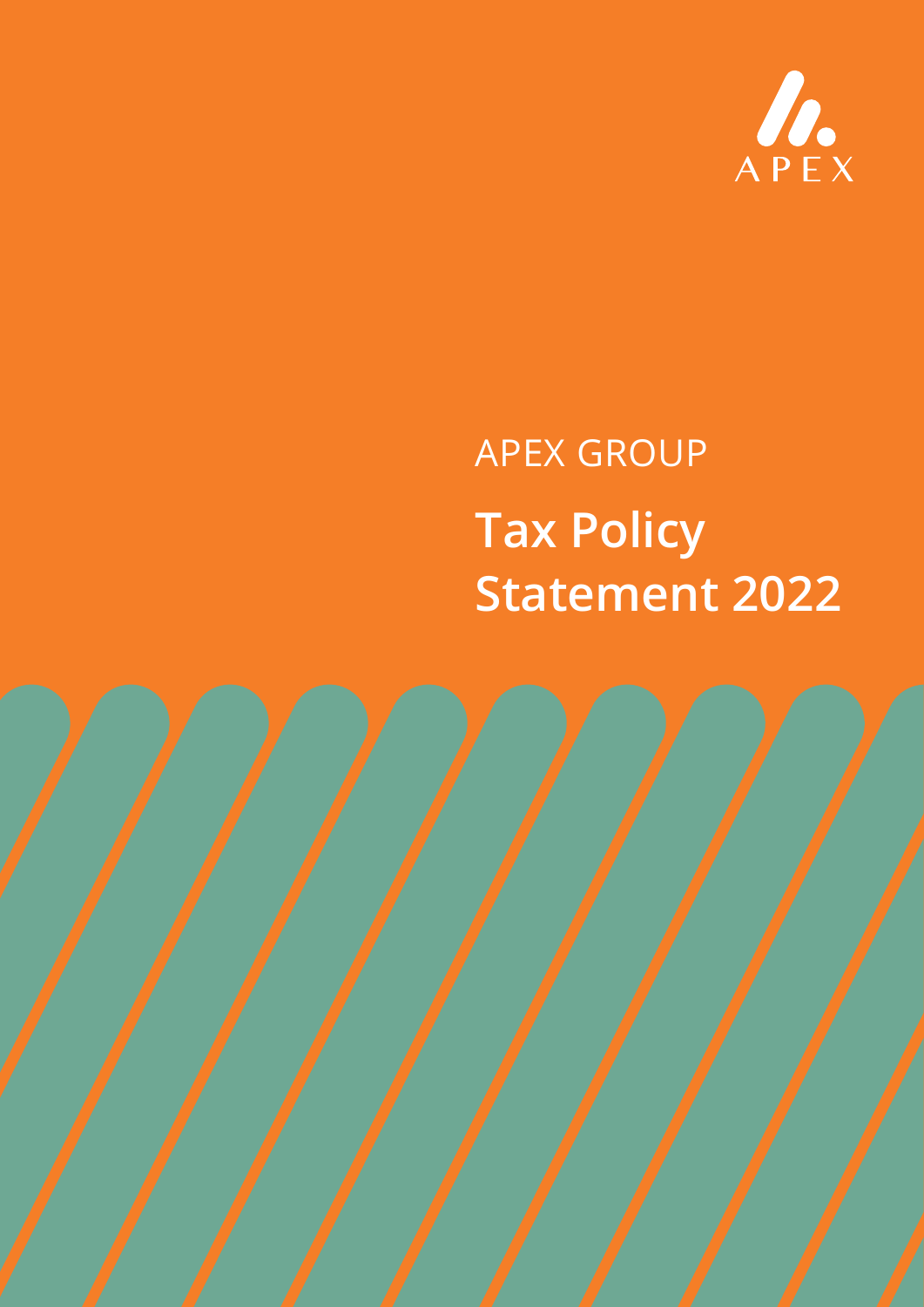# **CONTENTS**

| Introduction from our CFO         | 3 |
|-----------------------------------|---|
| Our tax principles                | 4 |
| Our approach to tax planning      | 5 |
| Our tax risk management framework | 6 |
| Our tax governance structure      | 7 |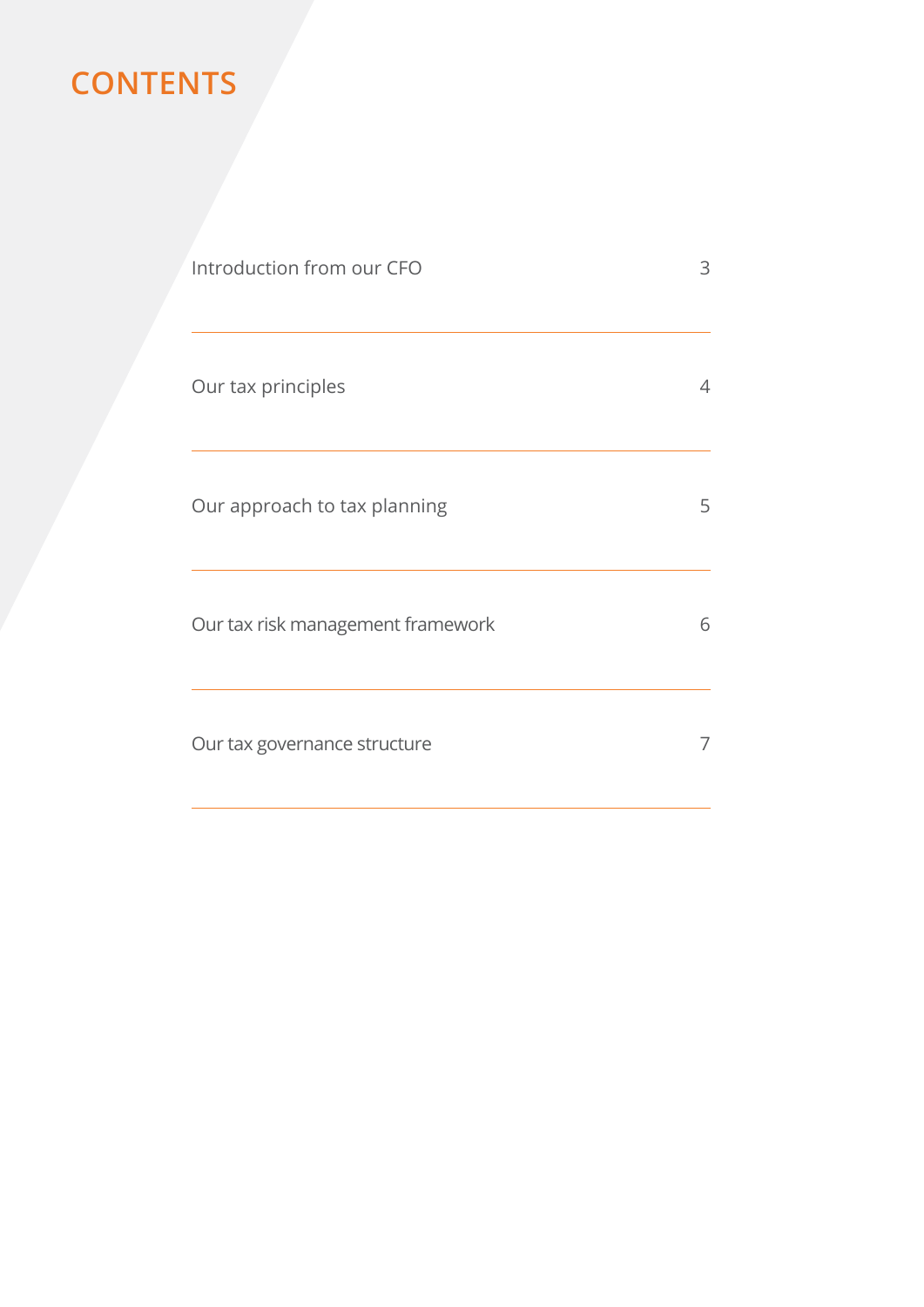# **INTRODUCTION FROM OUR CFO**

**We are supportive of a sustainable tax system which enables companies and citizens to thrive.**

> Apex Group Ltd. is a privately owned global financial services provider. Our purpose is to be the catalyst for positive change in the financial services industry to drive a more sustainable future.

Our business is unique in its ability to reach globally, service locally and provide cross-jurisdictional services. With our clients at the heart of everything we do, our hard working team has successfully delivered on an unprecedented growth and transformation journey and we are now represented by approximately 10,000 employees in over 80 offices across 42 countries worldwide.

Our single-source solution enables us to deliver an extensive range of services across the full value chain, to asset managers, financial institutions, corporates and family offices.

We have continually improved and evolved our capabilities to offer the broadest range of services in the industry; including fund services, digital onboarding and bank accounts, depositary, custody, super ManCo services, business services including HR and Payroll and a pioneering ESG Ratings and Advisory solution for private markets. These services are tailored to each client and delivered at both a Group level and via our specialist subsidiary brands.

Tax is an important aspect of our business and the contribution we make to society. We are supportive of a sustainable tax system which enables companies and citizens to thrive. We understand our duty to pay an appropriate and fair amount of tax and are committed to continually improving our reporting and delivering transparency.

This tax policy statement provides details of our tax strategy used in respect of both our UK and global operations.



**David Carrick** Chief Financial Officer

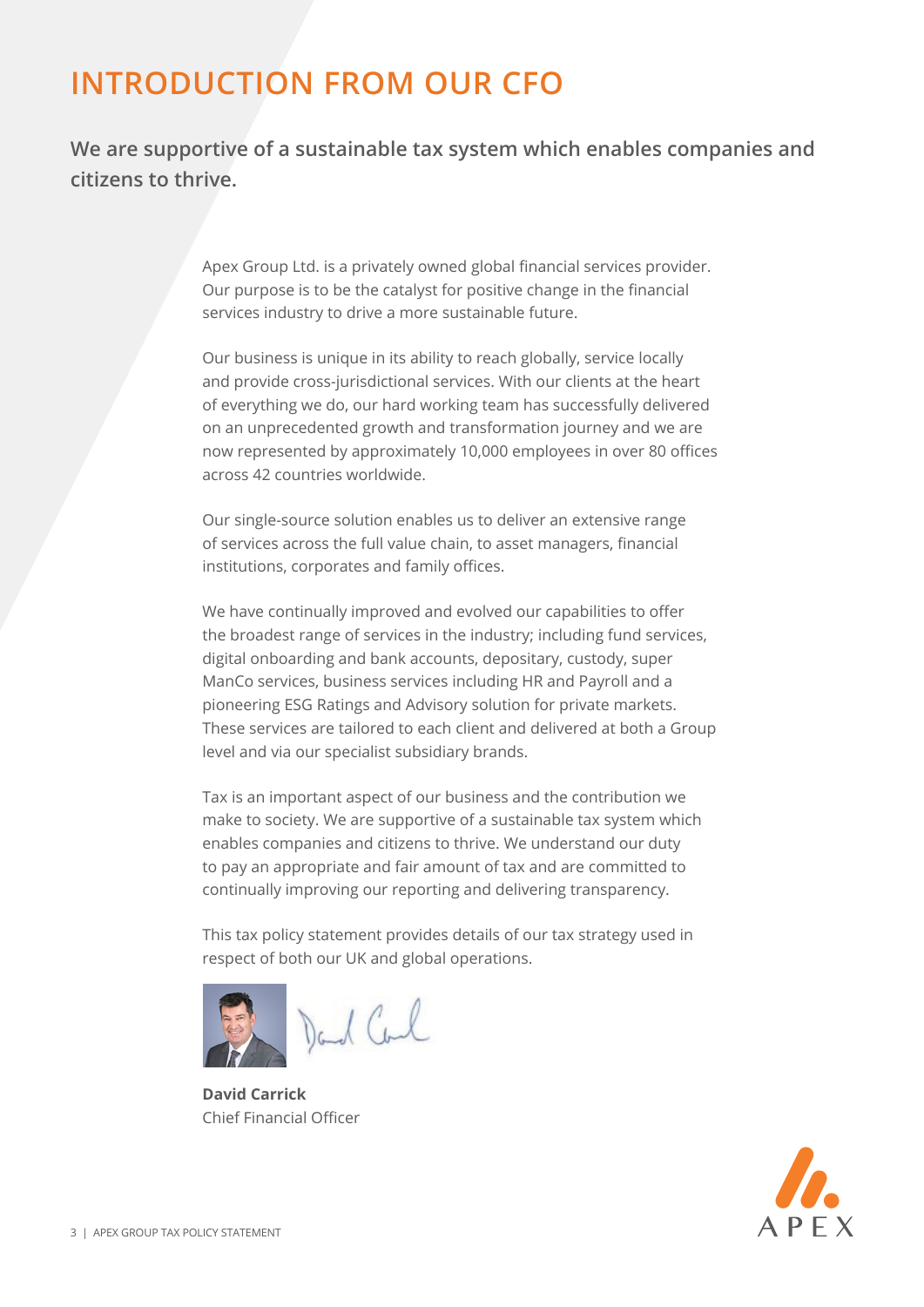# **OUR TAX PRINCIPLES**

**We seek to develop cooperative relationships with tax authorities based on mutual respect, transparency and trust.**

As a global financial services company, we have a substantial business and employment presence in many countries around the world and pay a significant amount of tax. This includes:

- Corporation and business taxes
- Employment taxes
- VAT and sales taxes

We also collect a significant amount of tax on behalf of governments, including taxes on behalf of our employees.

We seek to maintain open and constructive relationships with tax authorities worldwide. This include a commitment to ensure tax returns and payments are accurately filed and paid within the statutory deadlines.

Our **Tax Principles** which form the foundation of our approach to global taxation are shown opposite.

### **Principle 1: We are transparent**

We are transparent in our approach to tax with the global tax authorities in all countries in which we have business operations.

## **Principle 2: Compliance**

We abide by tax laws, policies and judicial precedents in the countries in which we operate.

## **Principle 3: Taxing value where created**

Ensuring the substance and form of transactions are taxed in the country where they are created.

## **Principle 4: Robust tax risk and governance framework**

We believe in a 'top-down' approach to governance. This ensures we adhere to our tax principles and manage tax risk in line with our tax risk management framework.

# **Principle 5: We engage constructively with tax authorities**

We seek to develop cooperative relationships with tax authorities based on mutual trust, honesty and transparency.

## **Principle 6: Tax Reputation**

Our tax strategy has been designed to support the principles on which Apex operates and to ensure no tax planning is undertaken which would undermine our reputation domestically or globally.

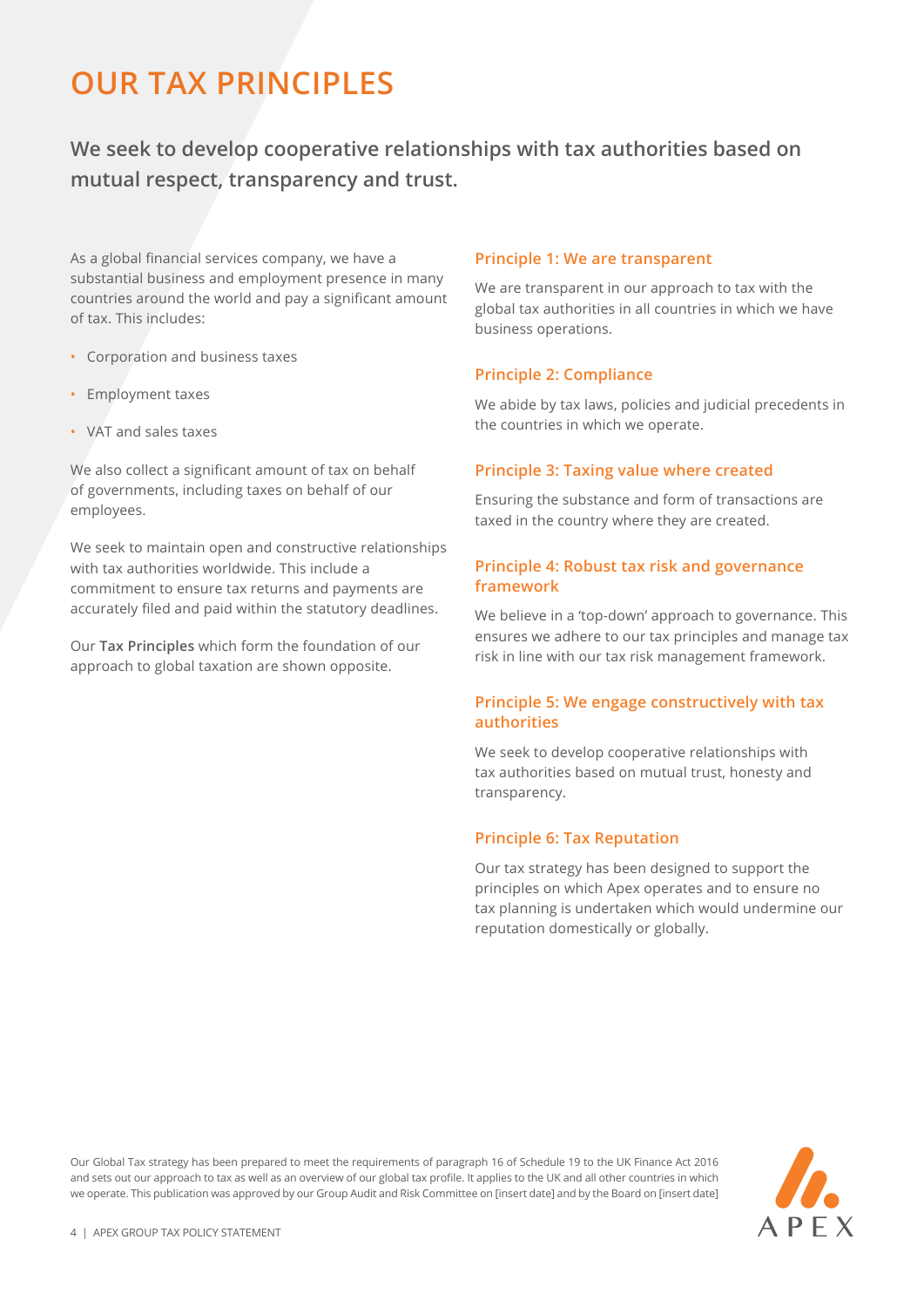# **OUR APPROACH TO TAX PLANNING**

**We do not engage in artificial tax arrangements – those without commercial substance. All of our tax planning is undertaken in accordance with the tax laws, guidance and judicial precedents in the respective countries where we operate.**

We consider tax planning to be a legitimate right of a taxpayer provided it is pursued in accordance with our Tax Principles.

When undertaking tax planning, we consider the relevant tax laws, administrative practices and judicial precedents in the respective tax jurisdictions. If a tax position is considered to be complex or to carry a degree of risk, we rely on third party tax advice from our network of trusted advisors.

Our appetite for tax risk is considered to be moderate. This is governed by the application of the 'should' standard to any tax planning. This broadly equates to a 70-80% probability of success if any tax planning were challenged by a tax authority. We may occasionally apply the 'more likely than not' standard' (a greater than 50% degree of probability), but this is considered to be the minimum threshold which must be satisfied before we engage in any tax planning.

A consequence of our business strategy to have local operating entities in the same jurisdictions as our clients is that we have group companies incorporated in low tax rate jurisdictions. Our operations in these countries are not considered to be tax planning because of the level of economic substance attached to our commercial operations in these countries.

# **Transfer Pricing**

The worldwide nature of our operations means that we engage in cross-border services. In accordance with our Tax Principles, profits are recognized and taxed in the countries where the activities are performed and where the value is generated.

We follow OECD Transfer Pricing Guidelines. Our Transfer Pricing policies are in accordance with the OECD's 'arms-length' principle.

# **The 'arms-length' principle**

One of the foundations of the OECD's Transfer Pricing Guidelines is that transactions between 'associated entities' must be conducted as if they were independent enterprises, with each appropriately rewarded for the functions which they perform, assets they employ, and risks they assume when entering into intra-group transactions.

We apply the arms-length standard on all intra-group transactions. We support our transfer prices with economic and benchmarking analysis substantiating that our pricing methodologies are in accordance with the 'arms-length' principle.

## **Country-by-country reporting**

We are currently below the turnover threshold required to apply the OECD's country-by-country reporting obligations.

# **Global Minimum Corporation Tax Rate**

On 12 October 2020, the OECD published its blueprint proposals on Pillar 2 of the Based Erosion and Profit Shifting (BEPS) initiative. This included the recommendations for the introduction of a global minimum corporation tax rate to be introduced from 2023. We do not expect these proposals to result in a significant impact on the groups ETR going forward, and will continue to monitor developments after further guidance and legislation is published

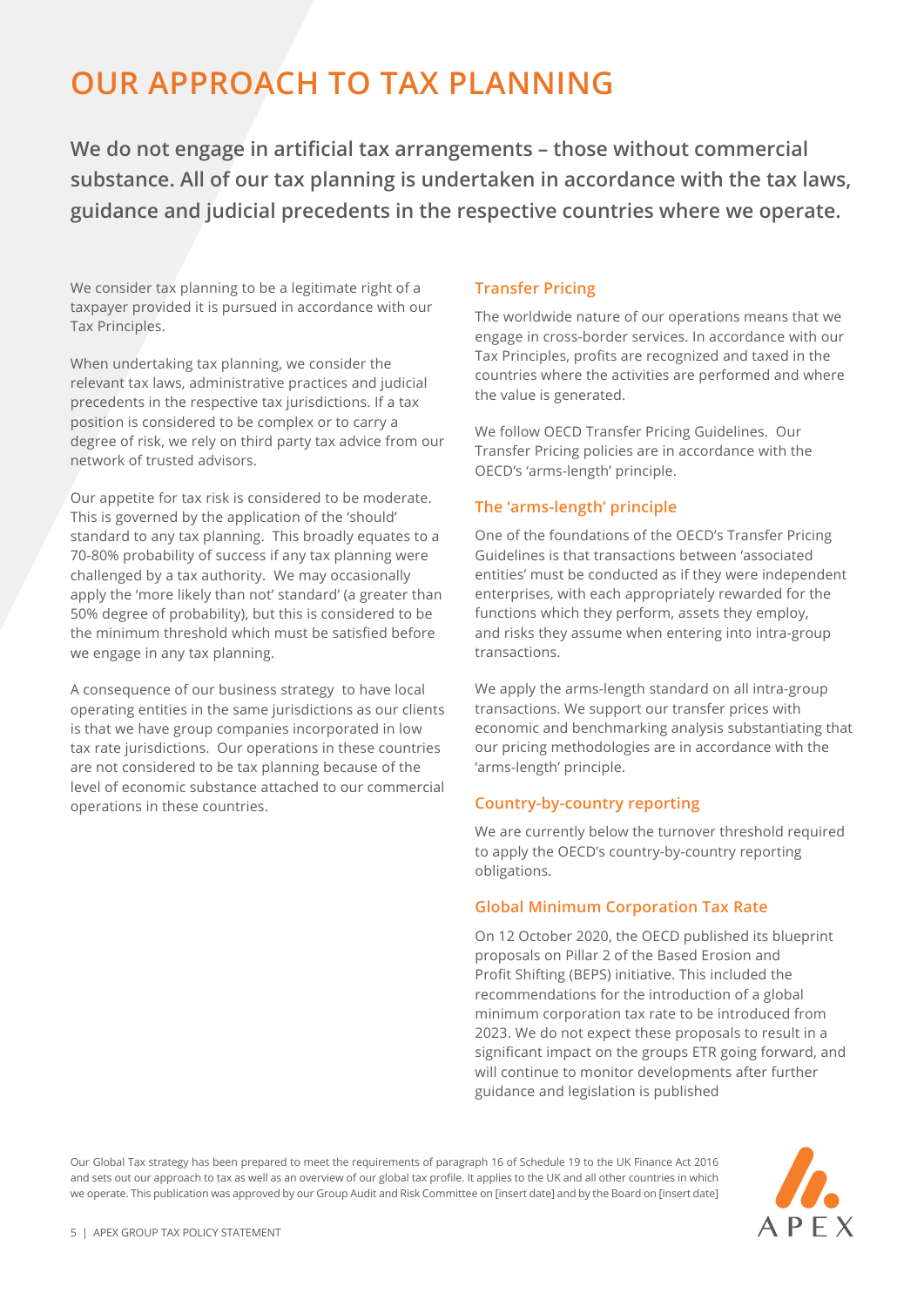# **OUR TAX RISK MANAGEMENT FRAMEWORK**

**Our objective is to have a robust tax risk management framework to ensure our Tax Principles are followed in the countries where we operate. We operate a top-down governance structure to define and monitor the operation of our tax risk management framework.**

#### **How do we manage tax risk?**

Tax risk in all countries in which we operate is managed through robust internal procedures and controls.

We have adopted a COSO based framework to tax risk management, which is considered to be the flagship standard for internal control and governance frameworks.

COSO based risk management and governance frameworks are based on the following key stages to manage and control risk. These are encompassed by the 'COSO Cube'.



### **Who manages tax risk?**

Our tax team is part of our global finance team.

Our global head of tax is responsible for the design and implementation of our tax risk governance framework, which is ultimately overseen by our Chief Financial Officer.

The key areas of tax risk managed by our tax risk governance framework is broken down into the following areas.

#### **Operational**

Ensuring our global tax compliance obligations are appropriately managed and controlled in all locations were we operate.

### **Technical**

Ensuring we fully understand tax laws in the counties in which we operate and that our Tax Principles will continue to be met in an evolving global tax environment.

#### Reputational

Ensuring the application of our Tax Principles is governed using a 'top-down' approach and is in accordance with the groups' wider principles and values.

A key aspect of our tax policy is ensuring our global tax team are suitably qualified for the roles which they perform. This includes expertise in the following areas: corporation and income taxes; transfer pricing; employment taxes; VAT and sales taxes; and crossborder tax structuring. Our in-house tax expertise is supported by external tax advice from our network of trusted advisors.